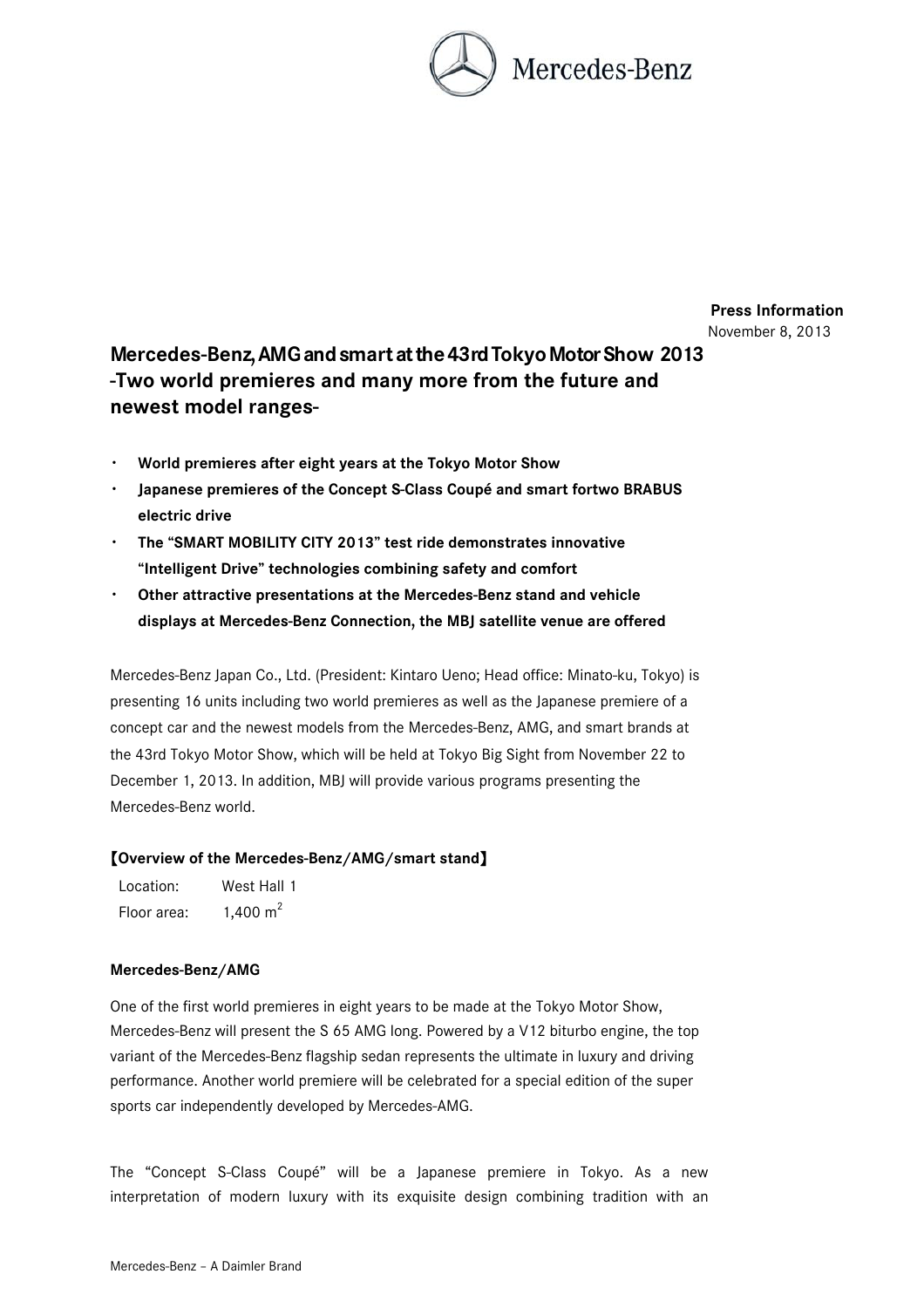emotional appeal, it made a sensation when it celebrated the world premiere at the Page 2 Frankfurt Motor Show in September.

The Mercedes-Benz stand will display a total of 14 vehicles to present "Intelligent Drive," the collective name Mercedes-Benz uses for innovative technologies that achieve a unique combination of safety and comfort. The A-Class represents a quantum leap as a newgeneration sports compact car. The CLA-Class is a new four-door coupé featuring a striking design. The E-Class introduces the newest powertrain technology to achieve substantial improvements in driving dynamics, fuel efficiency, and environmental compatibility. SUV models include the G-Class, which features a clean diesel engine that offers a unique combination of fuel efficiency and environmental compatibility.

| <b>WP</b>                                                                                 | S-Class                  | S 65 AMG long                           | To be series-<br>produced |
|-------------------------------------------------------------------------------------------|--------------------------|-----------------------------------------|---------------------------|
| <b>WP</b>                                                                                 | AMG                      | Special edition of the super sports car | To be series-<br>produced |
| JP                                                                                        | S-Class                  | Concept S-Class Coupé                   | Show car                  |
|                                                                                           | A-Class<br>A 180         |                                         |                           |
| CLA-Class                                                                                 |                          | <b>CLA 180</b>                          |                           |
|                                                                                           |                          | CLA 45 AMG 4MATIC                       |                           |
|                                                                                           | C-Class                  | C 250 AVANTGARDE                        |                           |
| E-Class<br>E 250 Cabriolet<br>S-Class<br><b>SLK-Class</b><br><b>SLK 200 MT</b><br>M-Class |                          | E 400 HYBRID AVANTGARDE                 |                           |
|                                                                                           |                          | S 400 HYBRID EXCLUSIVE                  |                           |
|                                                                                           |                          |                                         |                           |
|                                                                                           |                          | ML 350 BlueTEC 4MATIC                   |                           |
|                                                                                           | GL-Class                 | GL 550 4MATIC                           |                           |
|                                                                                           | G-Class<br>G 350 BlueTEC |                                         |                           |

### 【**Mercedes-Benz and AMG models**】

\* WP: world premiere, JP: Japanese premiere

#### **smart**

As a pioneer in micro-compact car engineering, smart has always led the development of urban mobility. At this year's Tokyo Motor Show, it will present the smart fortwo BRABUS electric drive. The high-performance variant has been created by smart-BRABUS GmbH by tuning the electric motor of the smart fortwo electric drive, the ultimate in eco-cars with zero  $CO<sub>2</sub>/pollutant$  emissions. The smart fortwo coupé mhd edition BoConcept, another special edition on display, features exclusive exterior/interior design developed under a partnership with BoConcept, the Danish interior brand.

## 【**Models from smart**】

| l JP | smart fortwo BRABUS electric drive | To be series-produced |
|------|------------------------------------|-----------------------|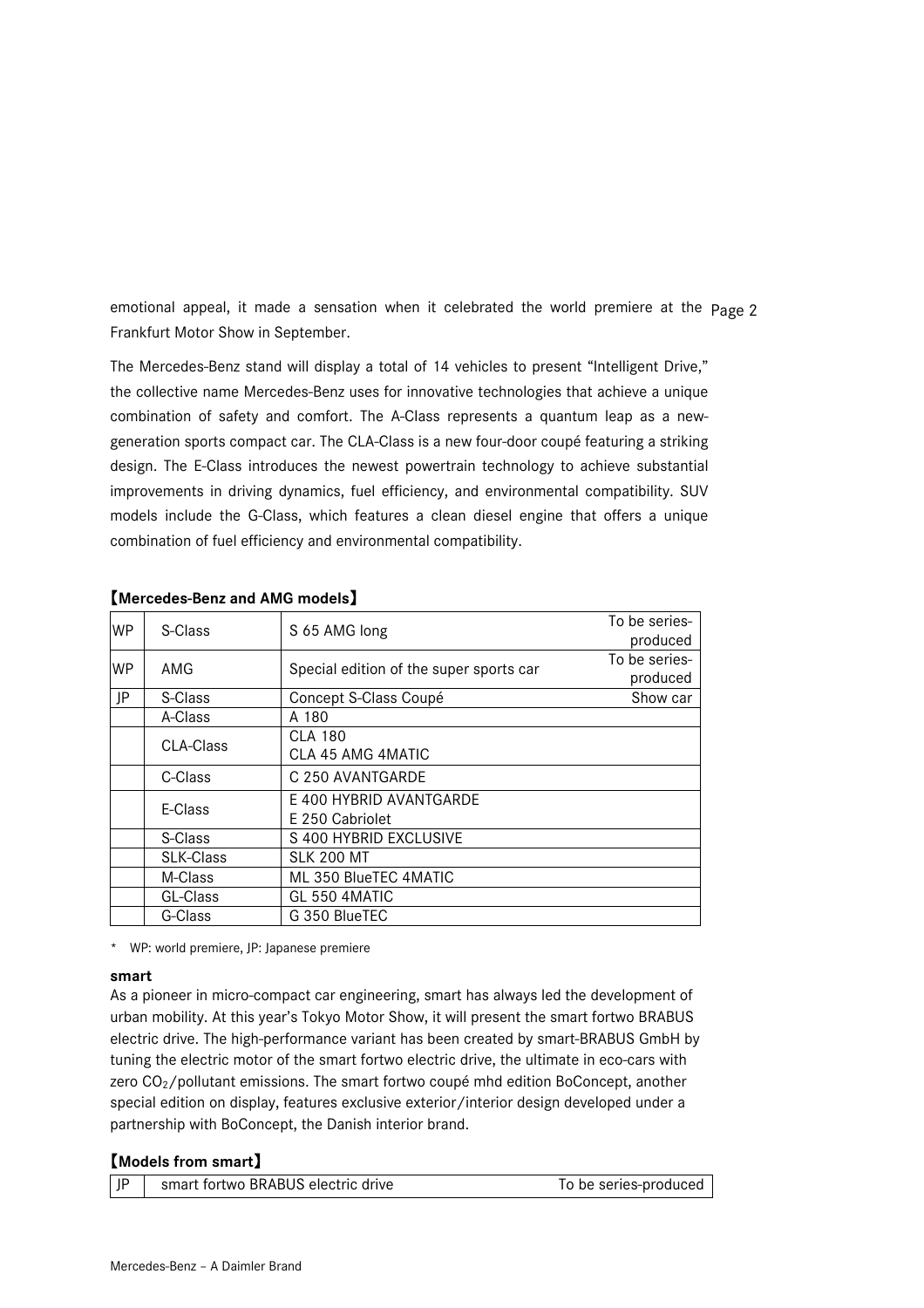|  |                                          |                       | Page 3 |
|--|------------------------------------------|-----------------------|--------|
|  | smart fortwo coupé mhd edition BoConcept | To be series-produced |        |

\* JP: Japanese premiere

Please note that the above-mentioned vehicle presentation plans may be changed.

# **The "SMART MOBILITY CITY 2013" test ride: demonstrates innovative "Intelligent Drive" technologies combining safety and comfort**

The test ride to be held in the Rooftop Exhibition Area on the West Exhibition Hall as part of the organizer project "SMART MOBILITY CITY 2013" during the show period (November 22-26) will demonstrate innovative "Intelligent Drive" technologies combining safety and comfort. Visitors will be able to experience DISTRONIC PLUS with Steering Assist, a system that employs millimeter-wave radar sensors and a Stereo Multi-Purpose Camera to monitor not only to provide proximity control, but also to assist the driver's steering by monitoring the curve of the lane markings and the vehicle in front.

The separate "Test Ride with Professional Drivers," available on the specially created course in the Outdoor Exhibition Area from November 22 to 26, will feature the CLA 250 as well as the SLK 200 MT, the first manual transmission model to be introduced in Japan after a hiatus of 21 years.

#### **Related programs**

## 【**"Intelligent Drive Presentation" at the Mercedes-Benz stand**】

A presentation on the various technologies of "Intelligent Drive" will be held five times a day to make an easy-to-understand explanation of the latest functions of Mercedes. (Available only on public open days.)

【**A range of AMG models on display at satellite venue "Mercedes-Benz Connection"**】

During the Tokyo Motor Show, Mercedes-Benz Connection, the brand information center located in Roppongi, Tokyo, will serve as a satellite venue. Under the theme of "Fascination," more than ten models in the latest AMG lineup, from the A 45 AMG 4MATIC to the SLS AMG GT3 race car, will be on display here to complement the exhibition at the main Mercedes-Benz stand. (November 21 - December 1)

# 【**Original uniform created in collaboration with a designer participating in Mercedes-Benz Fashion Week TOKYO**】